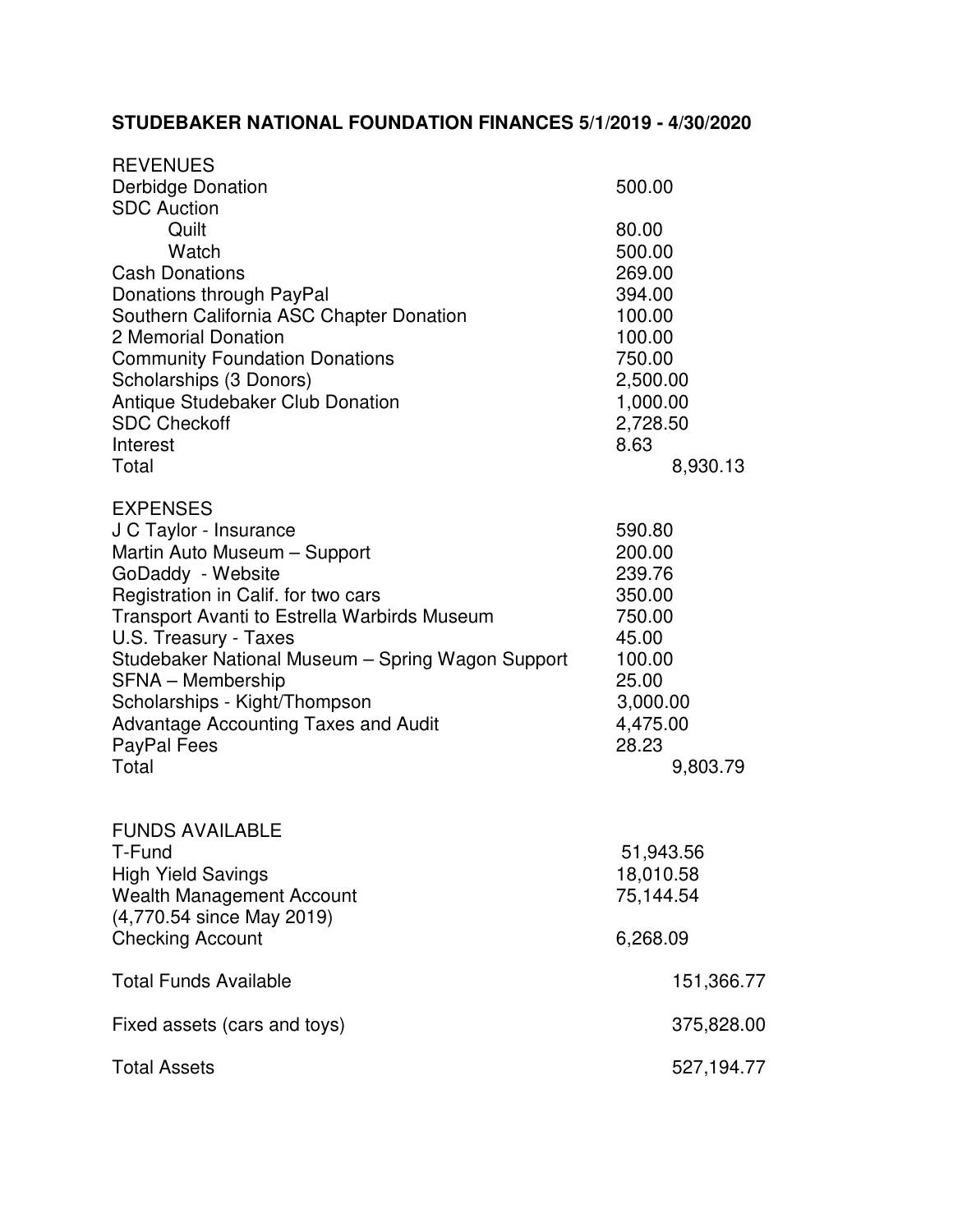## **STUDEBAKER NATIONAL FOUNDATION FINANCES 5/1/2020 – 8/1/2020**

| <b>REVENUES</b><br><b>SDC from Renewal Checkoff</b><br><b>Memorials</b><br>Donations through Paypal                                                                                                                                                                  | 1381.00<br>125.00<br>314.07                                                 |
|----------------------------------------------------------------------------------------------------------------------------------------------------------------------------------------------------------------------------------------------------------------------|-----------------------------------------------------------------------------|
| Total                                                                                                                                                                                                                                                                | 1820.07                                                                     |
| <b>EXPENSES</b><br><b>Right Impression</b><br>Spring Wagon Sponsor<br>Studebaker National Museum Intern Program Grant<br>Antique Car Museum of Iowa – Support for 3 yrs<br>California Secretary of State<br>Printing - Business Cards, Brochures<br>Postage<br>Total | 41.90<br>100.00<br>2,500.00<br>600.00<br>25.00<br>85.54<br>18.11<br>3370.55 |